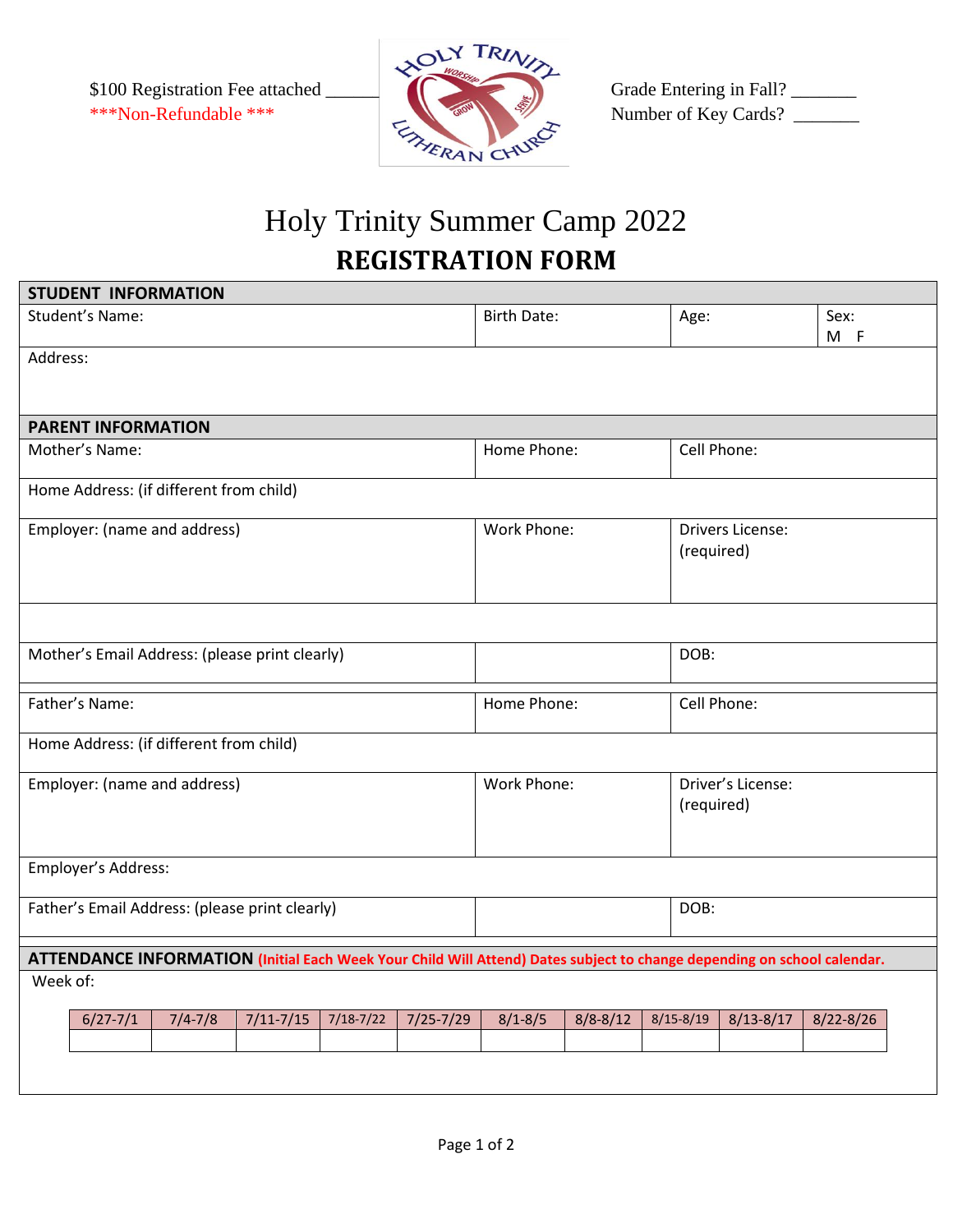This is a binding contract between HTCDS and all legal parents and guardians. When tuition reports are issued, the legal parents and/or guardians have 30 days to dispute any items on the report in writing; otherwise the report will stand as correct and accepted. Tuition is due every 2 weeks on the Friday before the tuition period starts. Failure to pay tuition on time will result in suspension of services until the account is current. If not current within two weeks, the child will be considered withdrawn. Any tuition due at the time of separation from the school is the responsibility of the legal parents and guardians. Any account with a past due balance at the time of separation will be referred to collections after 60 days of inactivity. **All responsible parents and guardians are required to sign below indicating their acceptance of these terms**.

| Agreed to by:   | Agreed to by:   |      |  |
|-----------------|-----------------|------|--|
| Parent/Guardian | Parent/Guardian | Date |  |
| Date            |                 |      |  |
|                 |                 |      |  |
|                 |                 |      |  |
|                 |                 |      |  |
|                 |                 |      |  |

## **Transportation Authorization**

My child, The same control of the matrice of the matrice of the matrice of the matrice of the matrice of the matrice of the matrice of the matrice of the matrice of the matrice of the matrice of the matrice of the matrice Summer Camp from June 27, 2022 through August 26, 2022.

In consideration of my child being allowed to participate in these field trips, I agree to indemnify and hold harmless Holy Trinity Summer Camp, their employees, volunteers and other drivers, from any and all claims arising from or relating to my child's participation in this field trip. The indemnification and hold harmless agreement does not apply to claims for intentional misconduct or gross negligence.

\_\_\_\_\_\_\_\_\_\_\_\_\_\_\_\_\_\_\_\_\_\_\_\_\_\_\_\_ \_\_\_\_\_\_\_\_\_\_\_\_\_\_\_\_\_\_\_\_\_\_\_\_\_\_\_

(Parent/Guardian Name) (Parent/Guardian Signature)